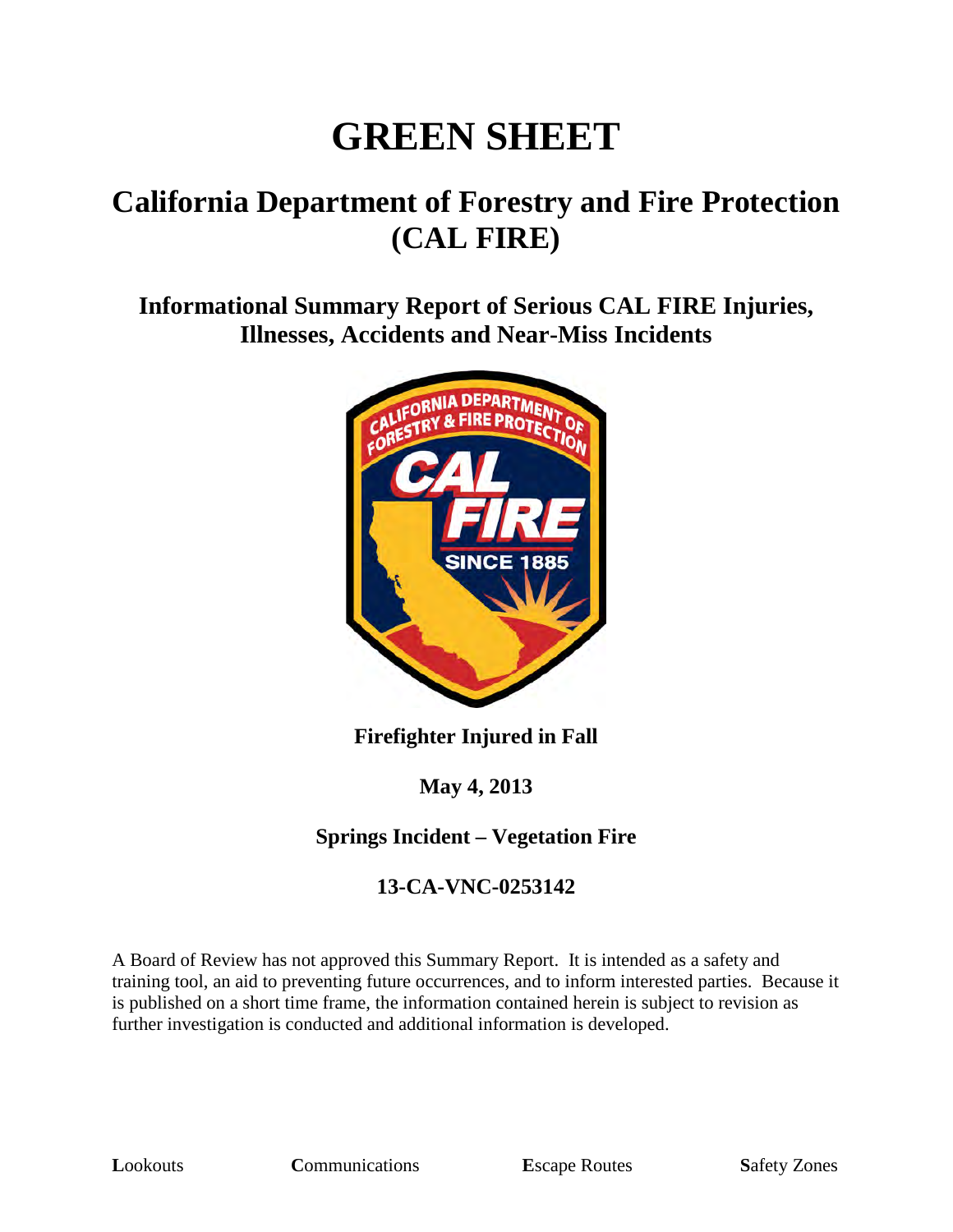Springs Incident Green Sheet Page 2 of 5

#### **SUMMARY**

The following is an Informational Summary Report of an incident that occurred when a firefighter slid down a steep bank and fell causing a head injury.

## **CONDITIONS**

**Weather**- per Camarillo Airport RAWS at 19:55 on 5/4/2013 Temperature -  $64^{\circ}$  F Relative Humidity- 68%, Winds- SSW 10mph

**Topography** – A dry creek bed/riparian area with an under-slung cut bank of 18-24 inches.

**Fuels**- Fuel model 4 (Annual Grasses, Brush and Chaparral)

**Equipment** – N/A

**Personal Protective Equipment**- Employee was wearing all agency assigned wildland PPE and a Line Paramedic Pack (department issued). Employee's boots were in good condition with good tread on the soles.

## **SEQUENCE OF EVENTS**

On May 4, 2013 at approximately 1955 hours a Fire Captain from the City of Anaheim (CA) Fire Department was assigned as a Fire Line EMT (FEMT) on Division "H" of the Springs Fire in the city of Camarillo in Ventura County. Engine crews were mopping up fire in a drainage and dry creek bed. Crews began to work on extinguishing fire in a snag. The FEMT recognized that he was working below the operation; he made the decision to move to a safer area above the operation. He surveyed the area and determined two routes to the advantageous area. One route was less steep but covered with poison oak, while the other route was steeper and more direct without the poison oak. The FEMT chose the steeper route without the poison oak.

While climbing up the bank, the firefighter began to slip in the duff layer. He reached out and grabbed a root from the tree. The root broke under the weight of the FEMT causing him to slide approximately 10 feet down the bank on his hands and feet, facing the bank. When he reached the bottom of the bank he was off balance and fell striking his head on a rock. Personnel from ST6848C were in the area and witnessed the FEMT slip and fall, they responded to him immediately. The strike team personnel found the FEMT unconscious and unresponsive with snoring respirations. They immediately made notification to their strike team leader on the tactical frequency who attempted to raise the division supervisor and branch on both command and tactical frequencies. He did not get a response so he made direct radio contact with the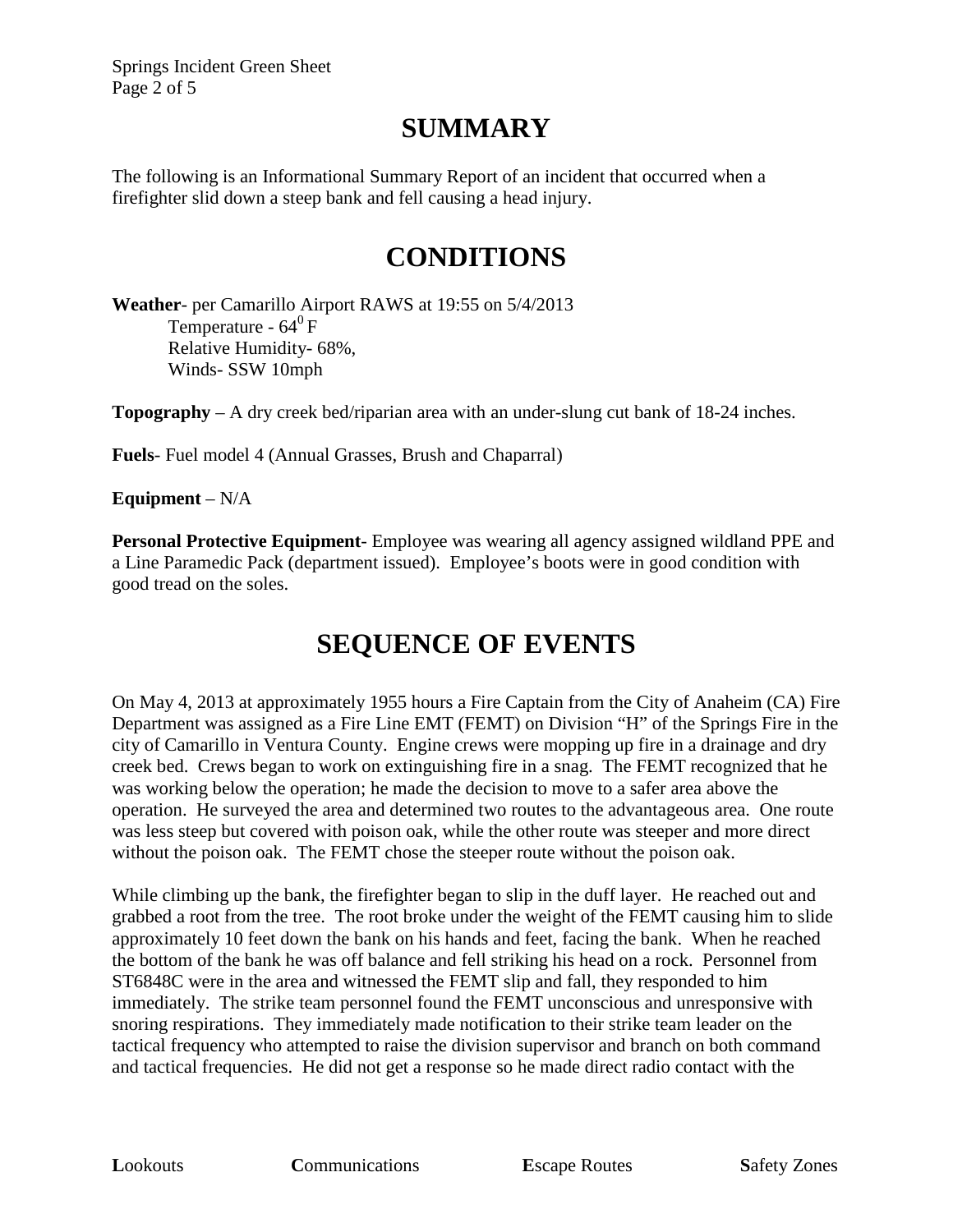Springs Incident Green Sheet Page 3 of 5

communications unit on the command frequency to declare the emergency as directed in the incident action plan (ICS206-Medical Plan).

Communications personnel cleared the radio frequency for "emergency traffic only." Ventura County Fire Department ECC also copied the information on the command frequency and advised that they had started a response including an Air Rescue Helicopter with night vision capability. Division "G" quickly arrived at the scene and established an Incident Within an Incident (IWI). Upon his arrival the Operations Section Chief assumed command of the IWI. He directed resources and coordinated the evacuation of the patient to the hospital. The determination was made to place the injured FEMT in full spinal immobilization and have members of ST6848C and ST9322C hike him the approximately 600' to the road to meet with the responding ambulance. Upon arrival at the road he was alert but disoriented. The decision was made to transport him to the local trauma center via ground ambulance. Once the patient had been transported, the Operation Section Chief released the Command Frequency for routine traffic. He gathered the personnel to debrief and determine the need for additional debriefing or support. All personnel stated that they did not need additional assistance and returned to previous work assignments

## **INJURIES/DAMAGES**

The FEMT was transported to the local trauma center and evaluated. He was admitted to the hospital for observation and released approximately 36 hours after the accident.

## **SAFETY ISSUES FOR REVIEW**

- All appropriate Personnel Protective Equipment must be utilized including helmet chin straps.
- All incident personnel should be aware of incident "Medical Emergency Procedures" found in the ICS206 – Medical Plan.
- Incident Communications Units and ECC Personnel should be familiar and briefed on the CAL FIRE Incident Management Team's procedures for an Incident Within an Incident (IWI).
	- o Keep Checklist near radio console and utilize in case of declared emergency.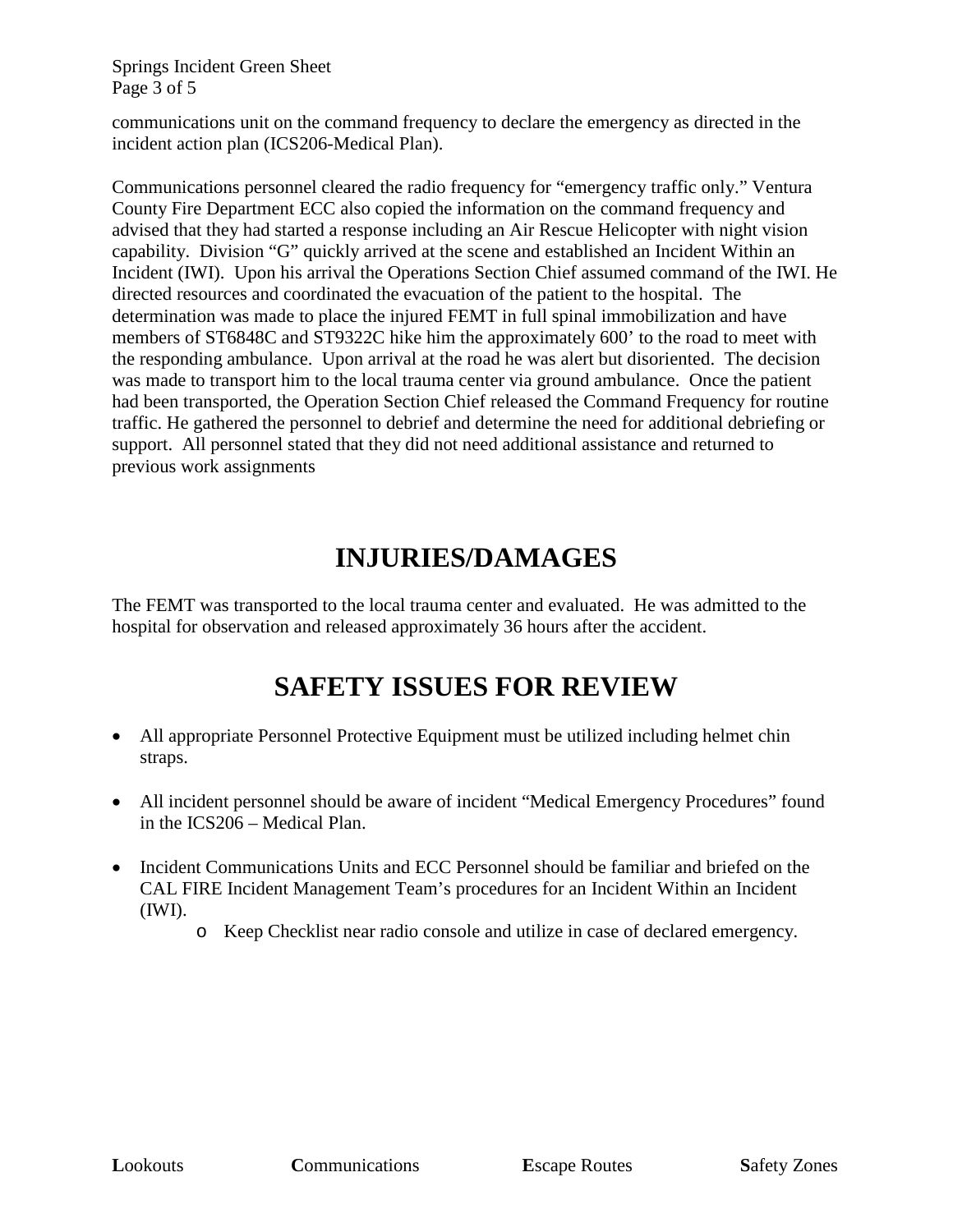#### **INCIDENTAL ISSUES/LESSONS LEARNED**  (For Near-Miss and Non-Serious Accidents)

- During incidents with remote operations and a large commitment of resources, a dedicated 24 hour Air Rescue Helicopter should be considered.
- Fire line EMT/Paramedic packs must meet form, fit and function of required duties including having a waist strap.
- Personal fitness should match the requirements of the task.



Photo 1- View looking up at fall area including slide marks.